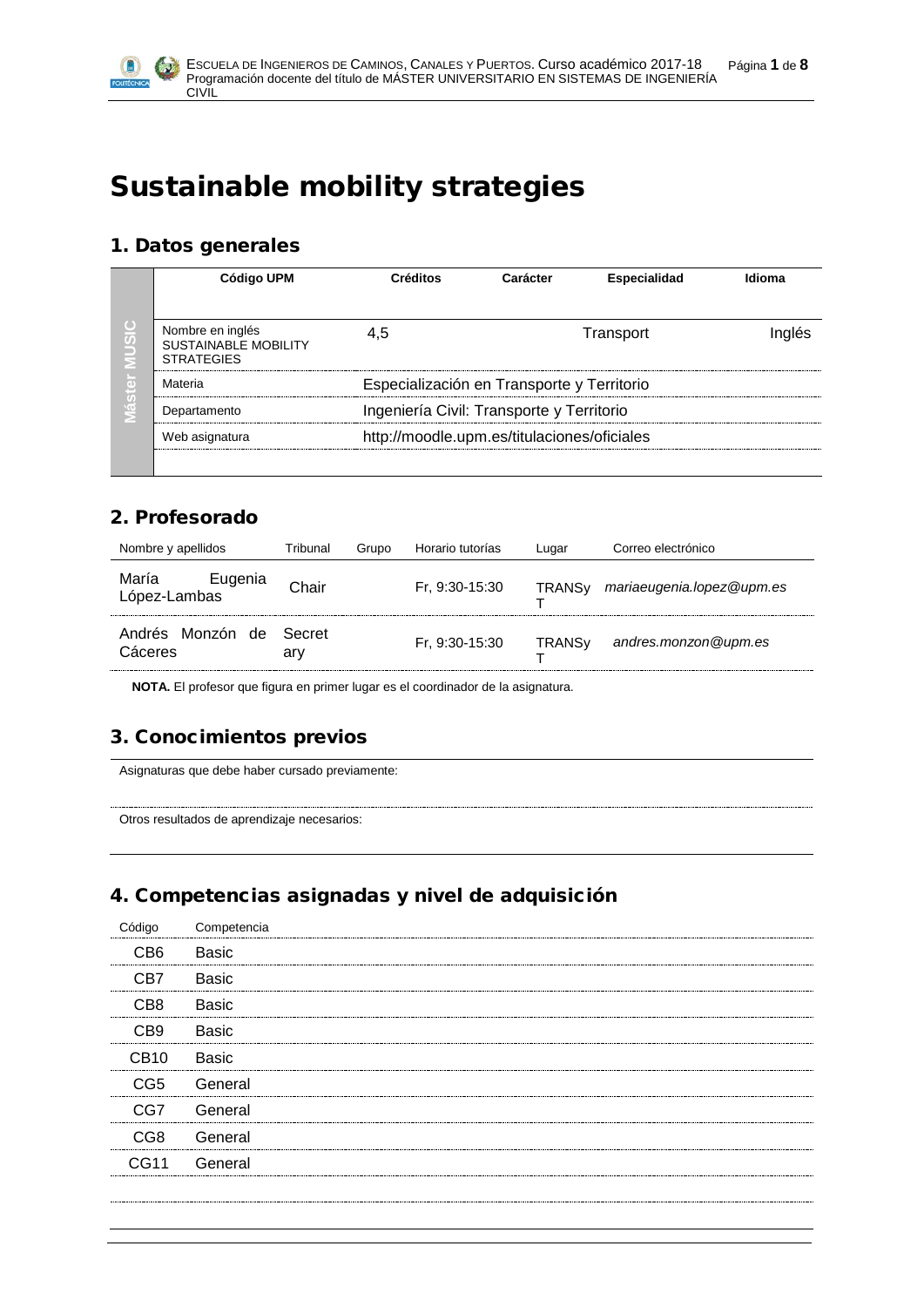

| Código | Competencia |  |
|--------|-------------|--|
| CE-A3  | Specific    |  |
| CE-A9  | Specific    |  |
|        |             |  |
|        |             |  |

## 5. Resultados de aprendizaje (RA) de la asignatura

| Código          | Resultado del aprendizaje (RA)                                                                                                                                | Competencias<br>asociadas |
|-----------------|---------------------------------------------------------------------------------------------------------------------------------------------------------------|---------------------------|
| RA <sub>1</sub> | The student is able to apply methodologies to determine the advantages and<br>disadvantages of private financing mechanisms compared to governmental<br>ones. | All previous              |
| RA <sub>2</sub> | The student is able to make a straightforward financial assessment of civil<br>engineering projects.                                                          | All previous              |
| RA3             | The student knows the different private financing sources available in the<br>market and determine their feasibility to finance infrastructure projects.      | All previous              |

#### 6. Indicadores de logro

| Código          | Básico | Descripción del indicador de logro                                                                                                                                 | RA asociado                            |
|-----------------|--------|--------------------------------------------------------------------------------------------------------------------------------------------------------------------|----------------------------------------|
| IL1             | Yes    | The student distinguishes the different infrastructure and public<br>services management mechanisms.                                                               | RA <sub>1</sub>                        |
| IL2             | Yes    | The student distinguishes the different legal and economic concepts<br>related to infrastructure pricing, and understands the main price<br>regulation mechanisms. | RA1                                    |
| IL <sub>3</sub> | Yes    | The student knows the main infrastructure financing sources in the<br>European Union.                                                                              | RA <sub>1</sub>                        |
| IL <sub>4</sub> | Yes    | The student understands the advantages and disadvantages of PPPs<br>compared to conventional procurement approaches.                                               | RA <sub>1</sub>                        |
| IL <sub>5</sub> | Yes    | The student knows the main procurement mechanisms for PPPs, and<br>distinguishes their advantages and disadvantages.                                               | RA1                                    |
| IL6             | Yes    | The student knows the main project risks in infrastructure financing.                                                                                              | RA <sub>1</sub> and<br>RA <sub>2</sub> |
| IL7             | Yes    | The student understands the "cash-flow" and "capital cost" concepts.                                                                                               | RA <sub>2</sub>                        |
| IL <sub>8</sub> | Yes    | The student understands the advantages of "project finance"<br>compared to other financing mechanisms.                                                             | RA <sub>2</sub>                        |
| IL9             | Yes    | The student identifies different infrastructure financing sources and<br>knows their feasibility for different projects.                                           | RA3                                    |

**NOTA. Básico:** Indicador de logro que deben superarse de forma individual para aprobar de la asignaturas.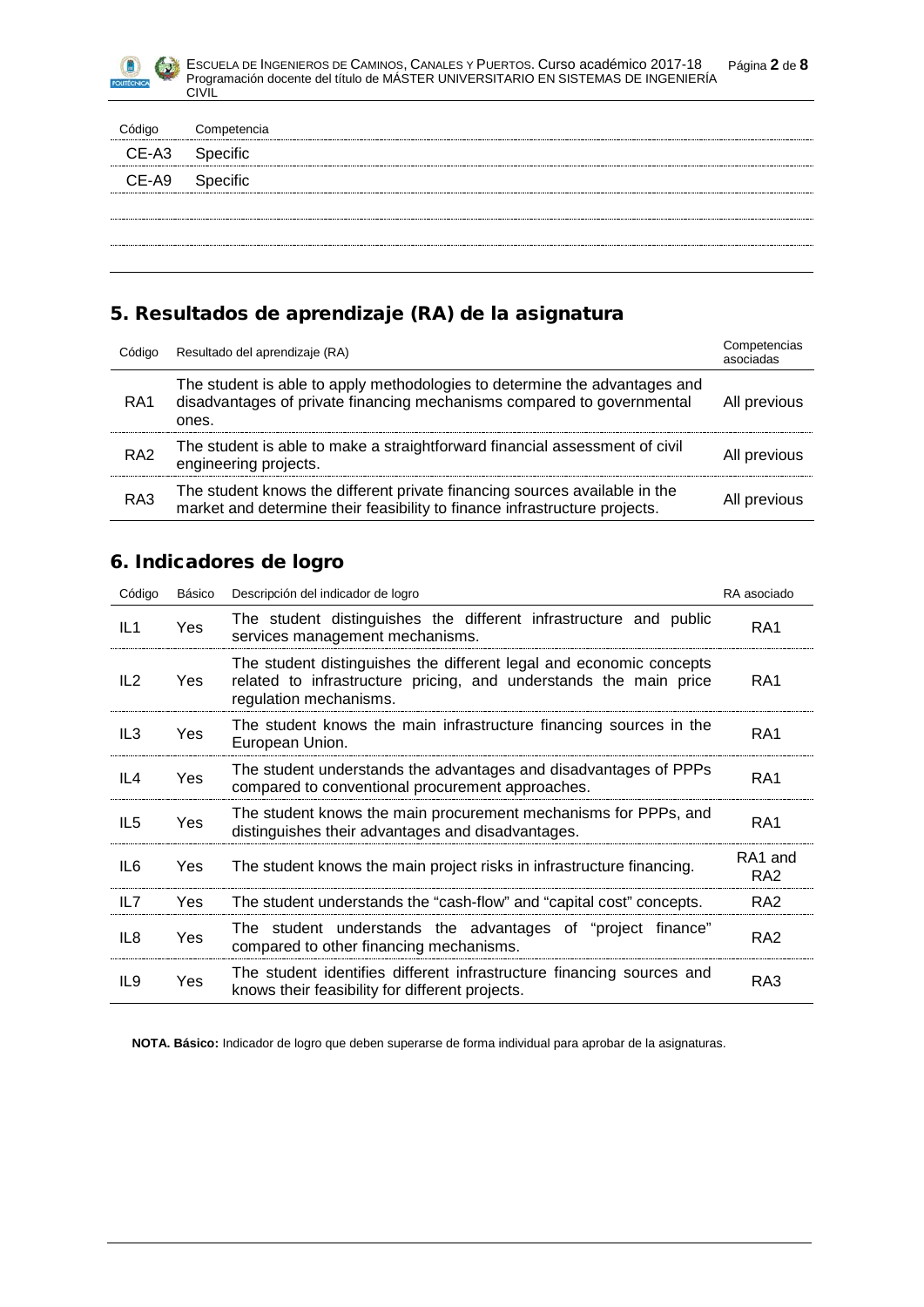

## 7. Pruebas de evaluación y sus criterios de calificación

Código, nombre de la prueba de evaluación y breve descripción de las actividades evaluables, de sus criterios de Codigo, nombre de la prueba de evaluación y breve descripción de las actividades evaluables, de sus criterios de<br>calificación y del momento y lugar en que se realizarán

#### 7.1. Mediante "evaluación continua"

Evaluation criteria:

- a) Attendance and participation in the course– 10%
- b) Revision of papers on selected topics 15%
- c) PLUTO Optimal Strategies 40%
- d) Exam with key content of the course 35%

Place and period: To be determined by the Coordinator.

#### 7.2. Mediante "sólo prueba final"

The final grade will be the one obtained by the student in the final exam.

The subject will be passed if the final grade is equal to or higher than 5.

The exam will be the same final exam done by the students under "continuous assessment" (PE4), including all the previous assignments (papers discussion, bibliographic research, development of a urban mobility strategy using PLUTO).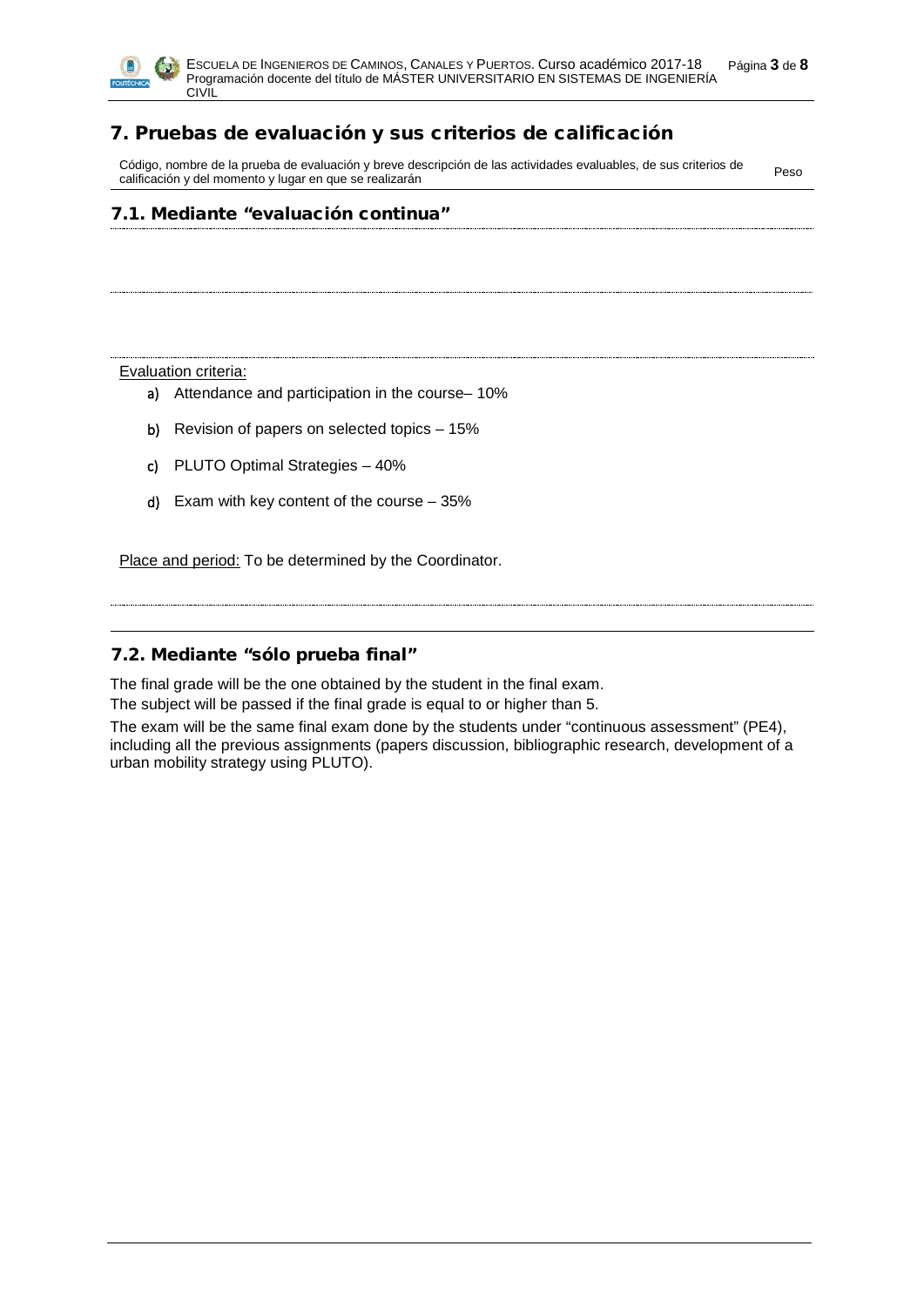

#### 8. Contenido del Curso

Capítulo, Tema, Apartados y Descriptores

- **1. Introduction – Objectives**
- **2. The sustainable mobility paradigm- D. Banister**
- **3. Concepts and definitions**
- 4. **Transport and Sustainability.** Bibliography search training
- **5. Transport Externalities**
	- **a. Externalities of Road Transport**
	- **b. Externalities of Urban Transport**
- 6. **Sustainability Indicators** TERM report EEA
- **7. Invited Conference**
- **8. Integrated Policy Measures – Measuring Efficiency.** PLUTO training programm**e**
- **9. SUMP.** The CIVITAS programme
- **10. Land Use and Transport Interaction-LUTI**
- **11. Soft modes: bicycle and walking**
- 12. **TDM Urban Pricing Strategies.** Integrated measures
- **13. PT integration and innovation – ITS for PT**
- **14. Alumni presentations**

#### 9. Descripción de los métodos de enseñanza empleados

Clase magistral

Desarrollo de casos individuales y en equipo

Trabajo práctico de simuladores, modelos, programas, etc.

Debates y exposiciones en clase por parte de los alumnos

Indicador de Logro asociado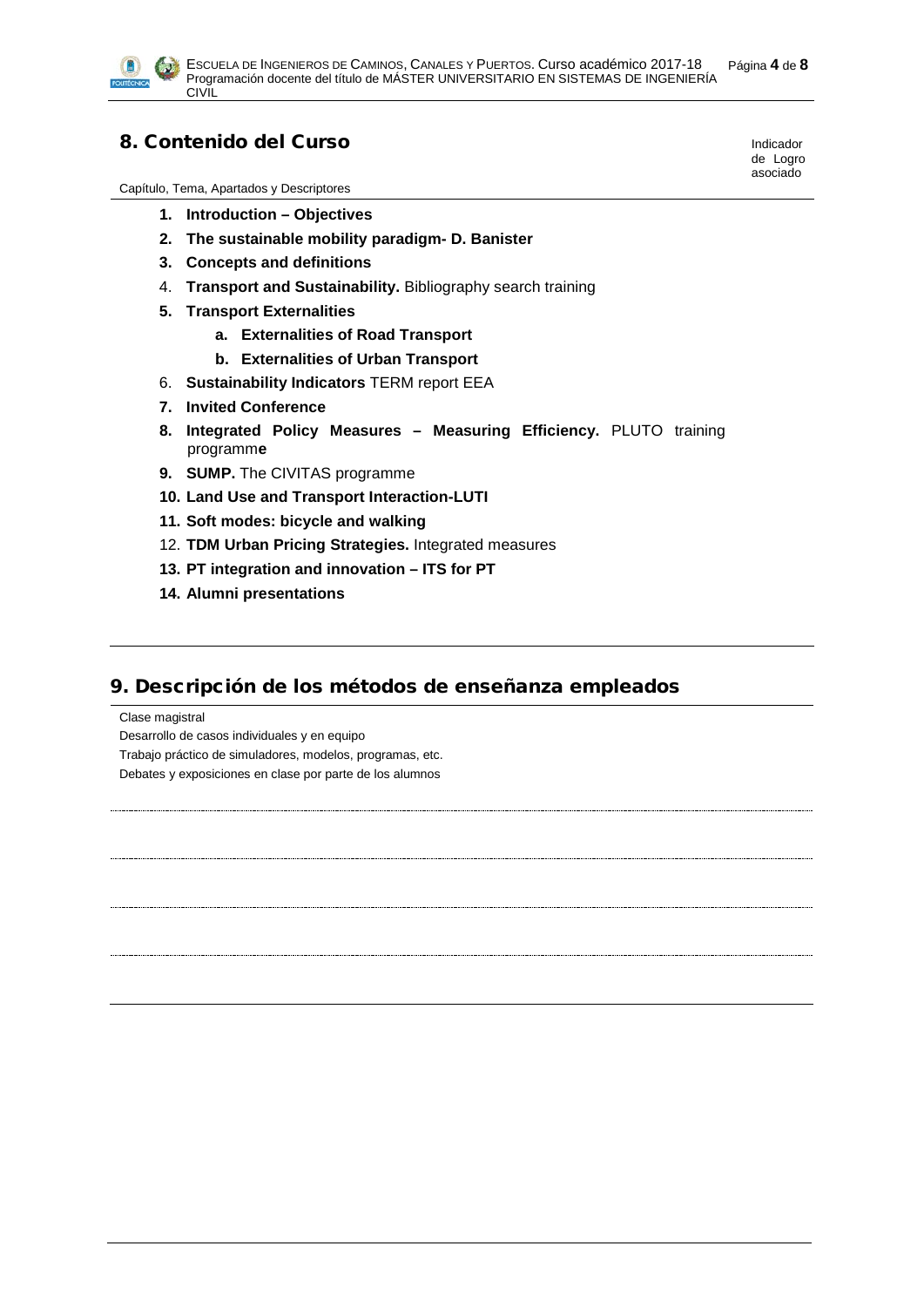

#### 10. Recursos didácticos

#### Bibliography

WCTR-ITS. Urban Transport and The Environment. An internacional perspective. Elsevier, Ámsterdam, 2004. OECD. Policy Instruments for Achieving Environmentally Sustainable Transport. OECD, París, 2002. GUIDEMAPS. Manual para la toma de decisiones y participación pública. Volumen 1- Conceptos y Herramientas. Consorcio de Transportes de Madrid, 2005. Rémy Prud'home. Is our present transport system sustainable?. Pressess Pont et Chaussées. París, 1999. World Bank. Cities on the move. A World Bank Urban Transport Strategy Review. Washington, 2002. Antony D. May. PROSPECTS. Guía para la toma de decisions. Estrategias de Desarrollo Sostenible de Usos del Suelo y Transporte. European Commission, 2003. Observatorio de la Movilidad Metropolitana. 2004, 2005 y 2006. Ministerio de Medioambiente. Madrid. PLUTO Programme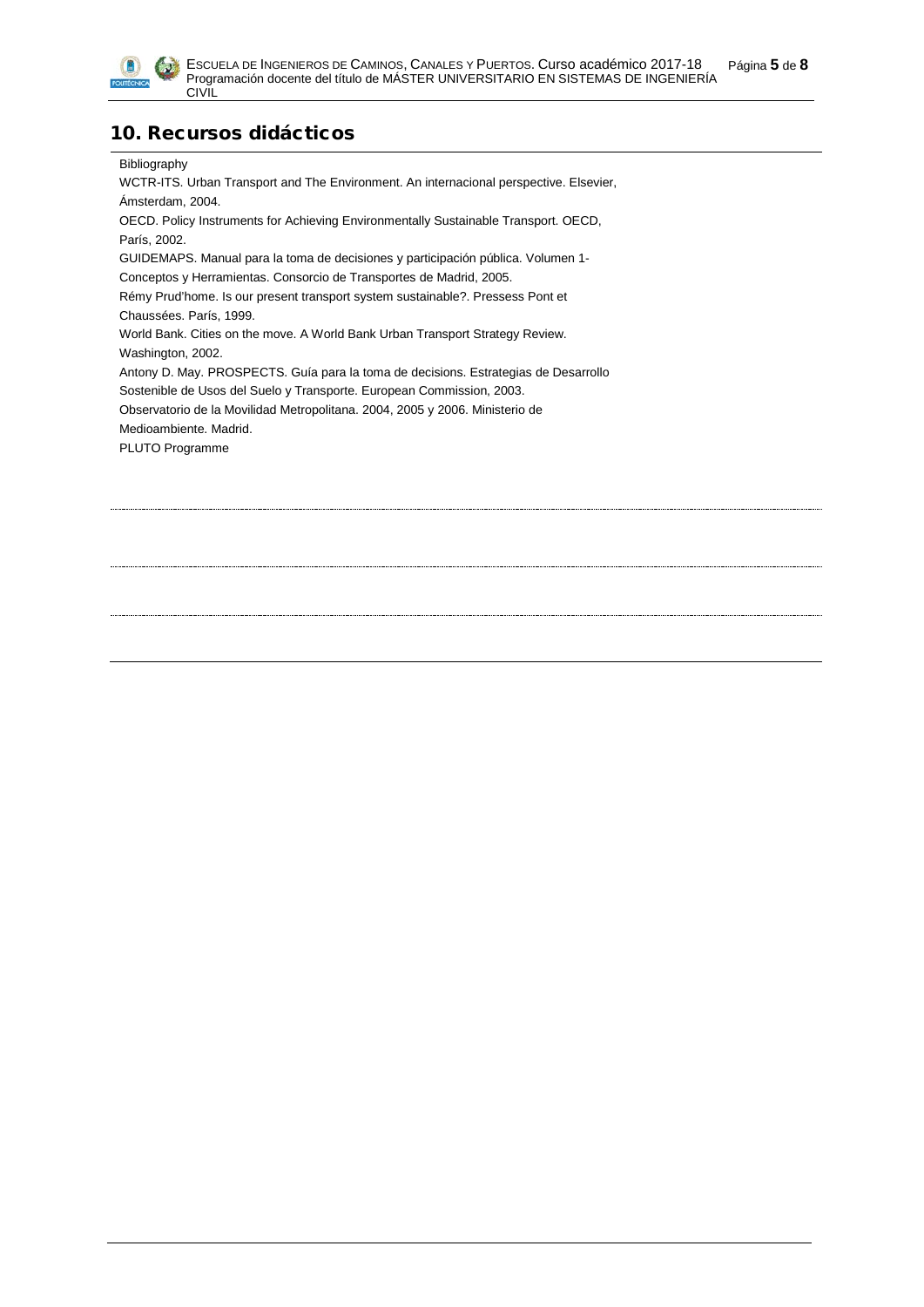

Tabla 11. Cronograma (puede diferir ligeramente entre los diferentes grupos que se imparten)

|  | --                       |  |  |  |
|--|--------------------------|--|--|--|
|  | ------- ----------       |  |  |  |
|  | ----- -----              |  |  |  |
|  |                          |  |  |  |
|  | $\overline{\phantom{a}}$ |  |  |  |
|  |                          |  |  |  |
|  |                          |  |  |  |
|  |                          |  |  |  |
|  |                          |  |  |  |
|  |                          |  |  |  |
|  |                          |  |  |  |

**Contract Contract**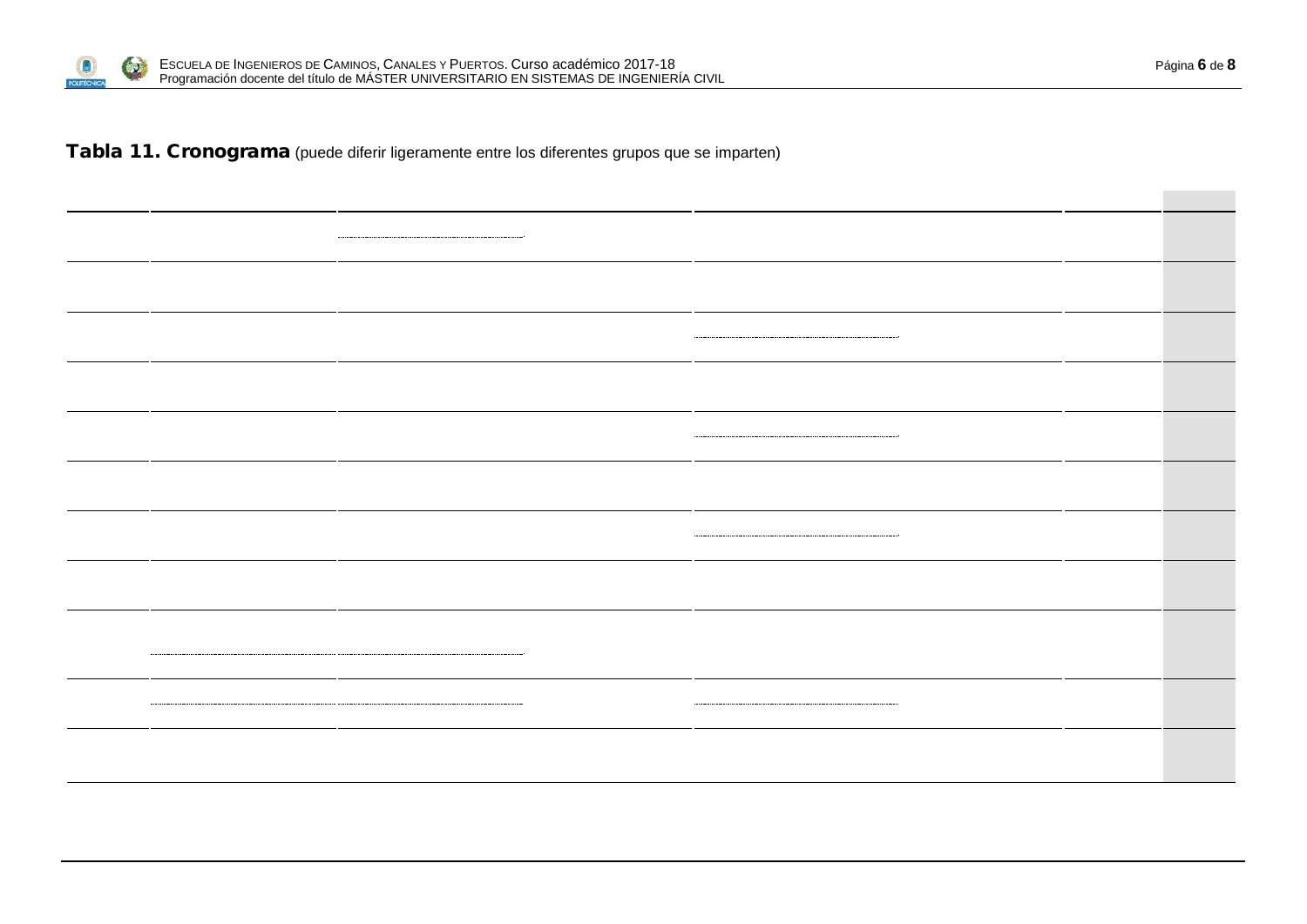

**NOTA 1.** Las fechas concretas de las semanas se indican en el cuadro donde se presenta el calendario académico.